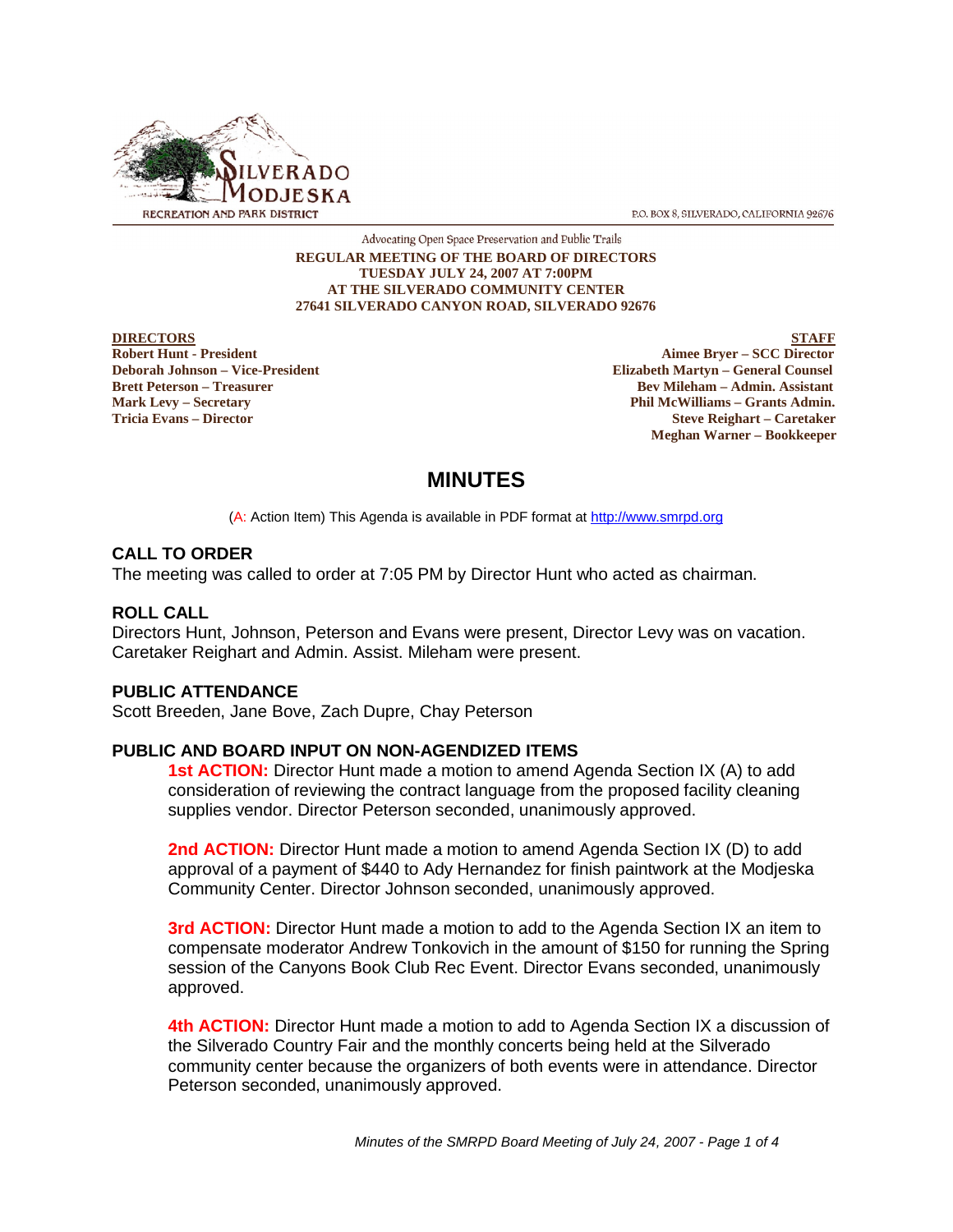## **CONSENT CALENDAR**

**5th ACTION:** Director Peterson made a motion to approve the Consent Calendar with the Minutes of the Regular Board Meeting of June 26, 2007 and the Open Space & Trails Committee Minutes of July 9, 2007. Director Johnson seconded, unanimously approved.

## **PAYMENT OF DISTRICT BILLS**

**6th ACTION:** Director Evans made a motion to approve payment of Transmittal 07-07A, Directors compensation for the Regular Board meeting of June 26, 2007 to Directors Evans, Hunt, Johnson, Peterson, & Levy for \$250.00 total. Director Johnson seconded, unanimously approved.

**7th ACTION:** Director Johnson made a motion to approve payment of Transmittal 07-07B, District Bills, \$2,425.86 total. Director Johnson seconded, unanimously approved.

8th **ACTION:** Director Johnson made a motion to approve payment of Transmittal 07-07C, Utility Bills and Reimbursements, \$1,353.47. Director Evans seconded, Unanimously approved.

## **CHILDREN'S CENTER DIRECTOR'S REPORT**

SCC Director Bryer is on vacation; Director Johnson gave a report in her place. The Board discussed a proposal to increase the tuition rates for the Silverado Children's Center 3%. There was no public input and after discussion the Board concluded that the increase was both reasonable and necessary.

**9th ACTION:** Director Johnson made a motion to increase the tuition for the Children's Center by 3%, effective September 1, 2007. Director Evans seconded, unanimously approved.

Director Johnson is working on a grant for the school-age playground.

## **GRANTS ADMINISTRATOR'S REPORT**

Grants Administrator McWilliams is on vacation. Director Hunt reported that the solar panels proposed to install at the Silverado Community Center with the remaining grant monies was received with interest and enthusiasm in Sacramento, as it may be a first for a park district.

### **CARETAKER'S REPORT**

Caretaker Reighart said he has received over 50 calls for renting the facilities, many from outside the community, and requested direction on handling rentals to other than local residents. The Board said they would like to review them before giving the OK. Both toilets in Silverado were broken in a continuing chain of vandalism and have been repaired. The playground rubber surface repair and sprinkler repairs, both in Silverado Park, are done.

### **OTHER DISTRICT BUSINESS**

Silverado resident Zachary Dupree has been organizing the hugely popular monthly Music in the Park events. He would like to have a fundraiser blues concert on August 19, 2007 with gate admission and food sales to purchase sound equipment for SMRPD that costs around \$1500. Director Peterson said that if they charge a fee they would have to purchase insurance for the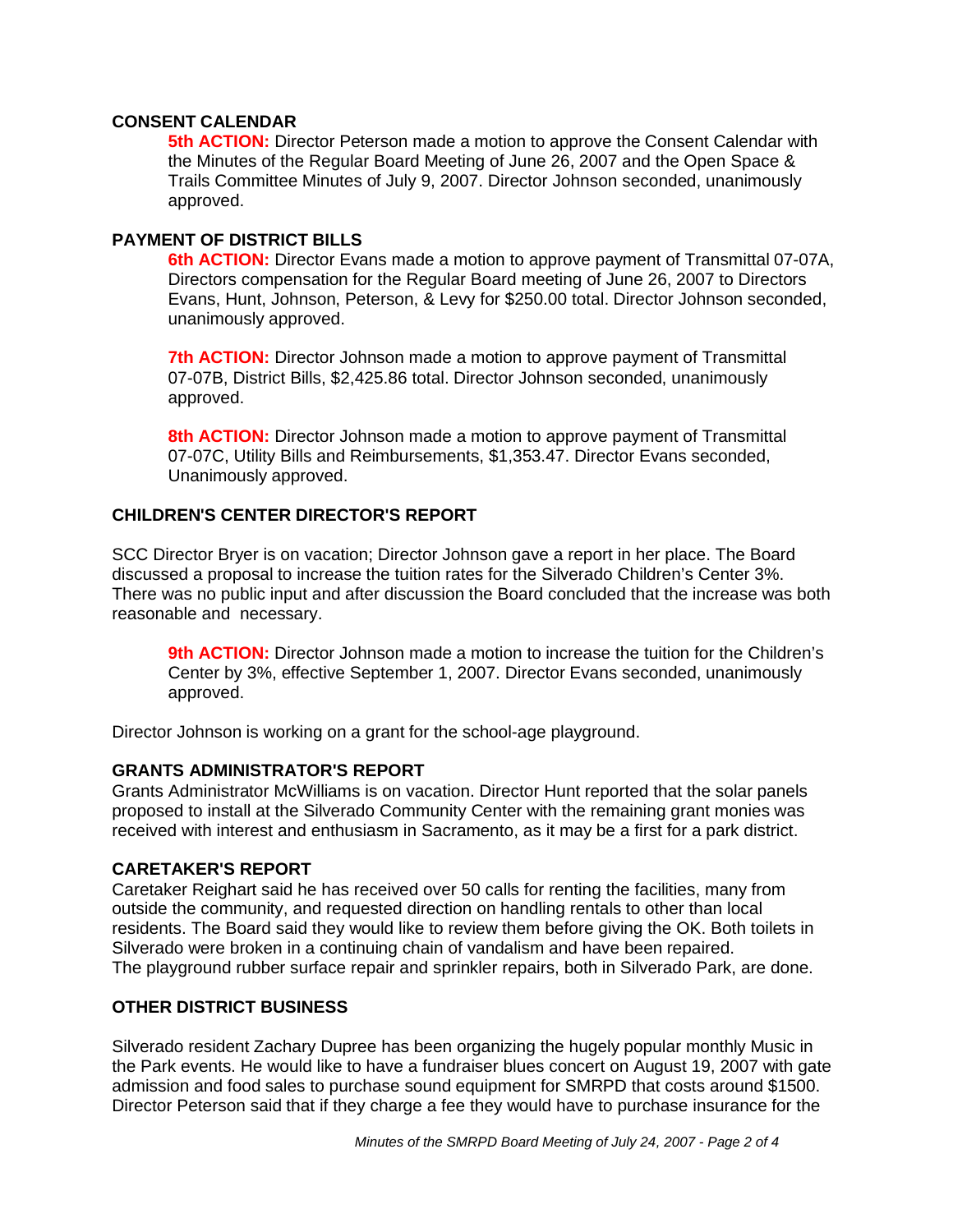event. Director Evans suggested a fundraiser booth at the Silverado fair. A suggestion was made to ask REAC to do parking control. Director Hunt said fire lanes in the inside lot need to be kept open and suggested restricting vehicle traffic on the grounds to equipment deliveries only.

Mr. Dupre described plans for an event called The Great American BBQ on July 4, 2008 at Silverado Park. Any excess funds from the Blues Concert will go toward this event, which is intended to be free admission and, as funds permit, free food, beverages and entertainment.

Organizer Jane Bove and assistant Chay Peterson presented the Board with copies of their detailed arrangements for the Silverado Fair this year. This included a copy of a press release and a facilities rental application form. Ms. Bove requested insurance through the District's Driver Alliant liability coverage program, as per the previous year. The Board will study the information given and discuss it again at the next Regular Board Meeting. The level of organization appears to be excellent and can serve as a model for others planning large events. The proceeds of the Fair this year will be divided between the Silverado Library, Silverado School PTA, and the Silverado Children's Center.

- A. The Board discussed contracting for delivery of maintenance supplies with a company called Clean Products, who have been serving the Silverado Children's Center with favorable reports from SCC Director Bryer. Directors expressed concerns about the hand-edited month-to-month language in the contract, and about price guarantees. The matter was tabled to the next Regular Board Meeting pending further input on these items.
- B. The Board considered a District donation to Trails-4-All, an organizer of numerous canyons cleanup events, including cleanup of the creeks. Finding that this contributes materially to the enhancement of open-space passive recreation, the Board concluded that a donation was both proper and deserved.

**10th ACTION:** Director Johnson made a motion that the Parks District made a donation of \$250 to Trails-4-All. Director Evans seconded. Motion passed 3-AYE, 1-NO (Director Peterson)

C. **Resolution 072407-1** to act on CAPRI-PARDEC First Amended Joint Powers Agreement proposing to merge the workers compensation function of PARDEC into the other activities of CAPRI.

**11th ACTION:** Director Johnson moved that the Board sign the CAPRI-PARDEC proposition letter. Director Evans seconded. The Administrative Assistant performed a ROLL-CALL VOTE: Director Peterson-AYE; Director Evans-AYE; Director Hunt-AYE; Director Johnson-AYE.

D. Discussed payment to Ady Hernandez for the completed finish painting work at Modjeska Community Center.

**12th ACTION:** Director Hunt made a motion to approve payment of \$440.00 to Ady Hernandez for finish paintwork at Modjeska Community Center, through the B of A account. Director Johnson seconded, unanimously approved